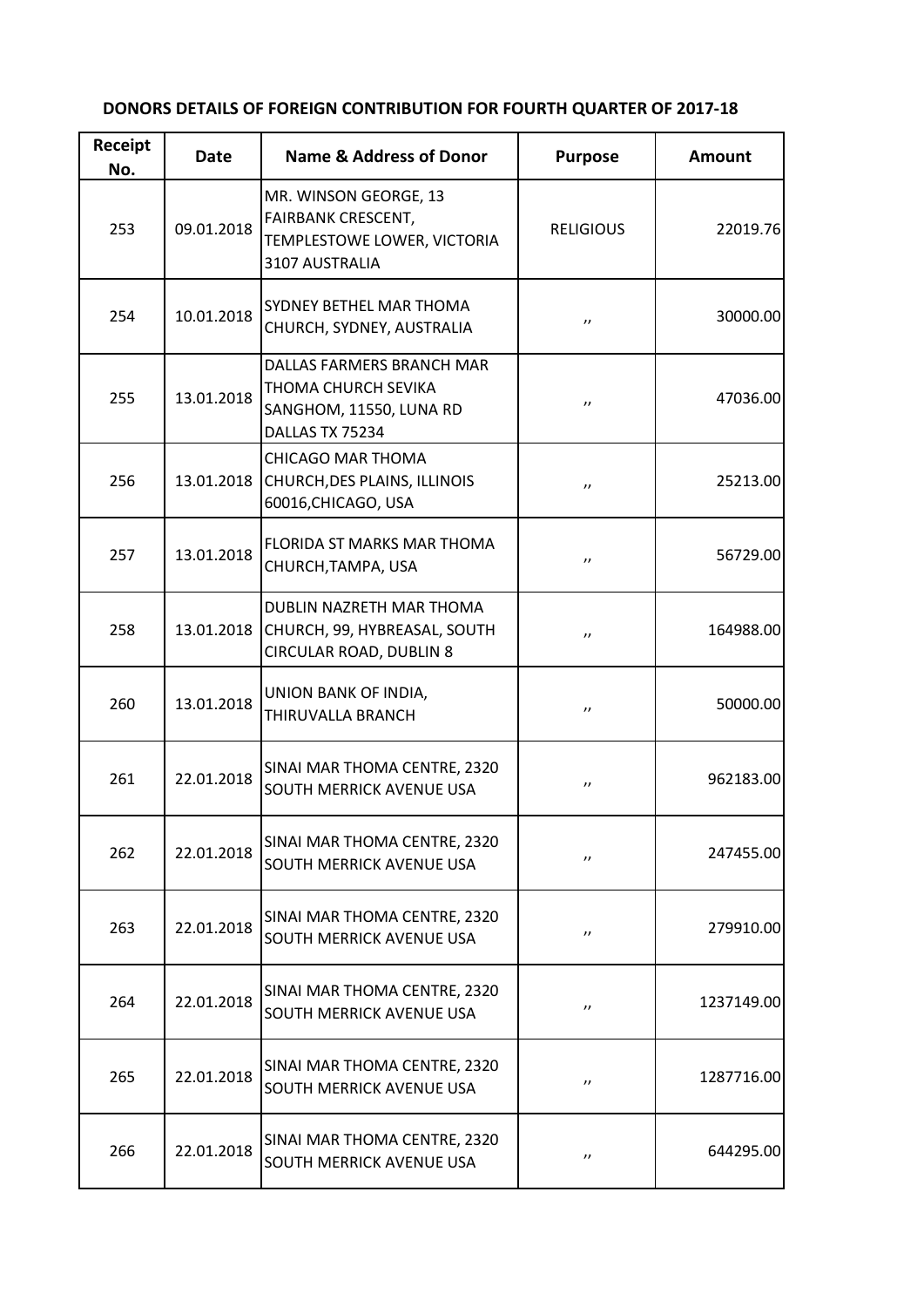| 267 | 22.01.2018 | SINAI MAR THOMA CENTRE, 2320<br>SOUTH MERRICK AVENUE USA                                  | $^{\prime\prime}$  | 334559.00  |
|-----|------------|-------------------------------------------------------------------------------------------|--------------------|------------|
| 268 | 25.01.2018 | PERTH MAR THOMACHURCH,<br>PALMYRA, PERTH, WESTERN<br>AUSTRALIA, 6157, AUSTRALIA           | $^{\prime\prime}$  | 23860.00   |
| 269 | 25.01.2018 | CHICAGO ST THOMAS MAR THOMA<br>CHURCH, 18 WLEMOYNE AVE,<br>LOMBARD ILLINOIS-60148         | $^{\prime\prime}$  | 190596.00  |
| 270 | 25.01.2018 | CHICAGO ST THOMAS MAR THOMA<br>CHURCH, 18 WLEMOYNE AVE,<br>LOMBARD ILLINOIS-60148         | $^{\prime\prime}$  | 31766.00   |
| 271 | 25.01.2018 | MR. C.VARUGHESE PHILIP, 1481<br>AUTUMN TRL. ADDISON IL 60101                              | $^{\prime\prime}$  | 31766.00   |
| 273 | 31.01.2018 | <b>NEW JERSEY RANDOLPH MAR</b><br>THOMA CHURCH, ROUTE 10 WEST<br>RANDOLPH, 07869, USA     | $^{\prime\prime}$  | 471674.00  |
| 274 | 31.01.2018 | REV. MATHEW B, 526 ROUTE 306,<br>WESLEY HILLS, NEW YORK, 10901,<br><b>USA</b>             | $^{\prime\prime}$  | 37896.00   |
| 275 | 31.01.2018 | LONDON ST JOHNS, 80-96<br>CAMBRIDGE ROAD, HOUNSLOW,<br>MIDDLESEX, TW4 7BH, UK             | $^{\prime\prime}$  | 41860.00   |
| 276 | 31.01.2018 | <b>BOSTON CARMEL MAR THOMA</b><br>CHURCH, BOSTON 467 RIVER ROAD,<br>HUDSON MA, 01749, USA | $, \, \,$          | 200323.00  |
| 277 | 31.01.2018 | MR. PERUMPOIKAYIL T.MATHEW,<br>208 CLIFFWOOD RD. PHILADELPHIA,<br>PA 19115-2716           | $^{\prime \prime}$ | 63094.00   |
| 279 | 02.02.2018 | SINAI MAR THOMA CENTRE, 2320<br>SOUTH MERRICK AVENUE USA                                  | $^{\prime\prime}$  | 2819836.00 |
| 280 | 02.02.2018 | SINAI MAR THOMA CENTRE, 2320<br>SOUTH MERRICK AVENUE USA                                  | $^{\prime\prime}$  | 85897.00   |
| 281 | 02.02.2018 | SINAI MAR THOMA CENTRE, 2320<br>SOUTH MERRICK AVENUE USA                                  | $^{\prime\prime}$  | 82787.00   |
| 282 | 02.02.2018 | SINAI MAR THOMA CENTRE, 2320<br><b>SOUTH MERRICK AVENUE USA</b>                           | $^{\prime\prime}$  | 73388.00   |
| 283 | 02.02.2018 | SINAI MAR THOMA CENTRE, 2320<br><b>SOUTH MERRICK AVENUE USA</b>                           | $^{\prime\prime}$  | 578388.00  |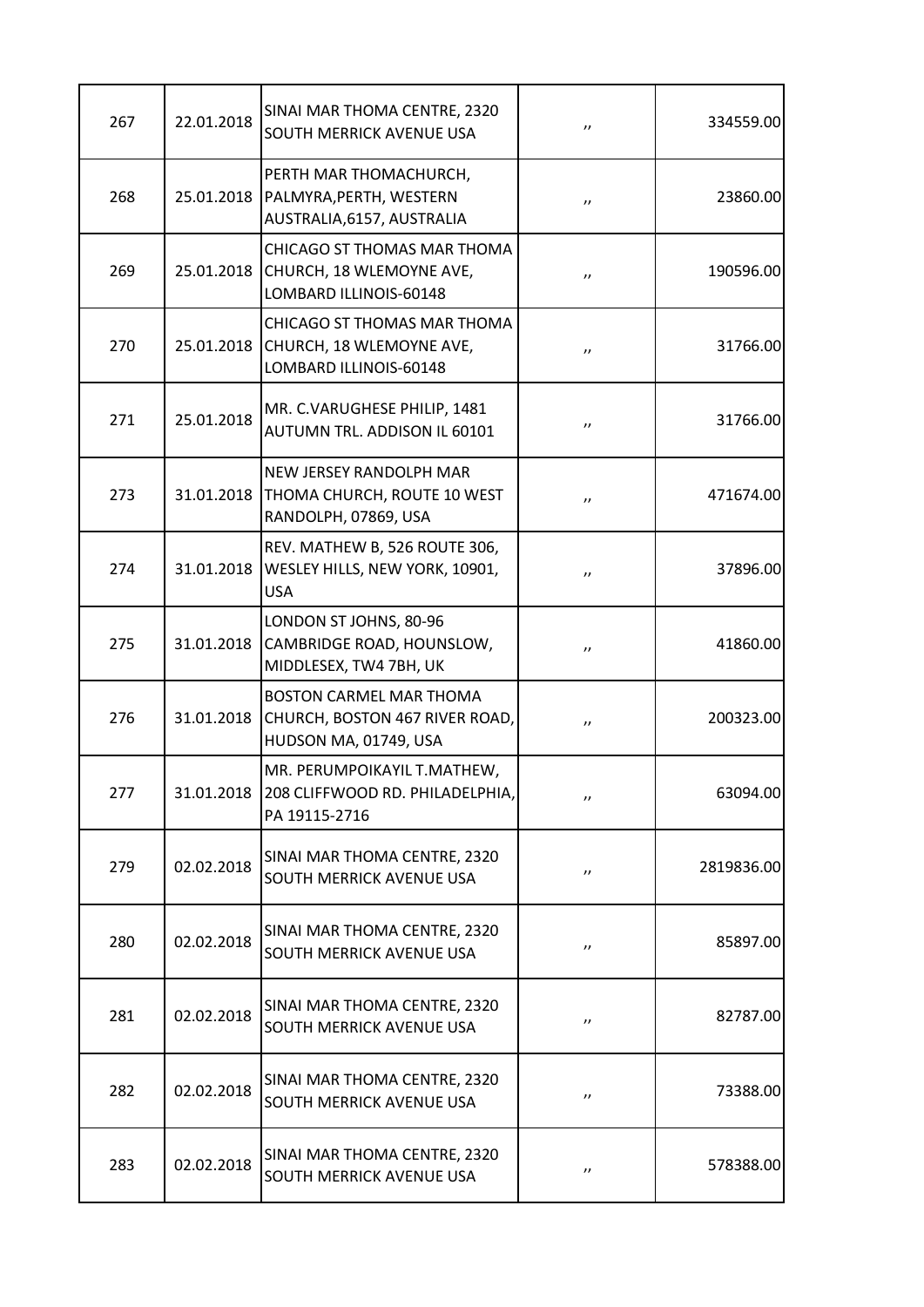| 284 | 02.02.2018 | SINAI MAR THOMA CENTRE, 2320<br><b>SOUTH MERRICK AVENUE USA</b>                                                 | $^{\prime\prime}$  | 657798.00  |
|-----|------------|-----------------------------------------------------------------------------------------------------------------|--------------------|------------|
| 285 | 06.02.2018 | SINGAPORE MAR THOMA CHURCH,<br>29, JALAN KELI, 577933, SINGAPORE                                                | $^{\prime\prime}$  | 1174285.38 |
| 286 | 08.02.2018 | MRS. LINCY GEORGE, 80-04, 265TH<br>ST, FLORAL PARK, NEW YORK-<br>11004, USA                                     | $^{\prime\prime}$  | 18944.00   |
| 287 | 08.02.2018 | MR. SONNY VARGHESE & MARY<br>VARUGHESE, 555 VALLEY<br>VIEW, NEW YORK, 10314                                     | $^{\prime\prime}$  | 63703.00   |
| 288 | 08.02.2018 | DR. M.V.MATHEW, 2 JOSHUA CT,<br>SOUTH BARRINGTON, IL 60010-<br>1065                                             | $^{\prime\prime}$  | 31852.00   |
| 289 | 08.02.2018 | <b>SAN FRANCISCO MAR THOMA</b><br>CHURCH, BAY AREA, 418, JUNCTION<br>AVENUE, LIVERMORE, CA 94551,<br><b>USA</b> | $^{\prime\prime}$  | 445925.00  |
| 290 | 08.02.2018 | REV. ABRAHAM P MATHEW, 24,<br>MILLWARD GROVE, FISHPONDS,<br>BRISTOL, BS16 5AJ, UK                               | $^{\prime}$        | 50000.00   |
| 291 | 09.02.2018 | SINAI MAR THOMA CENTRE, 2320<br><b>SOUTH MERRICK AVENUE USA</b>                                                 | $^{\prime}$        | 2045936.00 |
| 292 | 09.02.2018 | REV.DR. JACOB ABRAHAM, 154<br><b>CLOCK HOUSE LANE ROMFORD,</b><br>ESSEX, RM5 2TJ, UK                            | $^{\prime\prime}$  | 18250.00   |
| 293 | 09.02.2018 | LONDON ST PETERS MAR THOMA<br>CHURCH, EAST AREA, LONDON, U<br>Κ                                                 | $^{\prime\prime}$  | 44500.00   |
| 294 | 09.02.2018 | SINAI MAR THOMA CENTRE, 2320<br><b>SOUTH MERRICK AVENUE USA</b>                                                 | $^{\prime\prime}$  | 167183.00  |
| 295 | 09.02.2018 | SINAI MAR THOMA CENTRE, 2320<br><b>SOUTH MERRICK AVENUE USA</b>                                                 | $^{\prime\prime}$  | 204743.00  |
| 296 | 09.02.2018 | SINAI MAR THOMA CENTRE, 2320<br><b>SOUTH MERRICK AVENUE USA</b>                                                 | $^{\prime\prime}$  | 192548.00  |
| 297 | 09.02.2018 | SINAI MAR THOMA CENTRE, 2320<br><b>SOUTH MERRICK AVENUE USA</b>                                                 | $^{\prime \prime}$ | 118094.00  |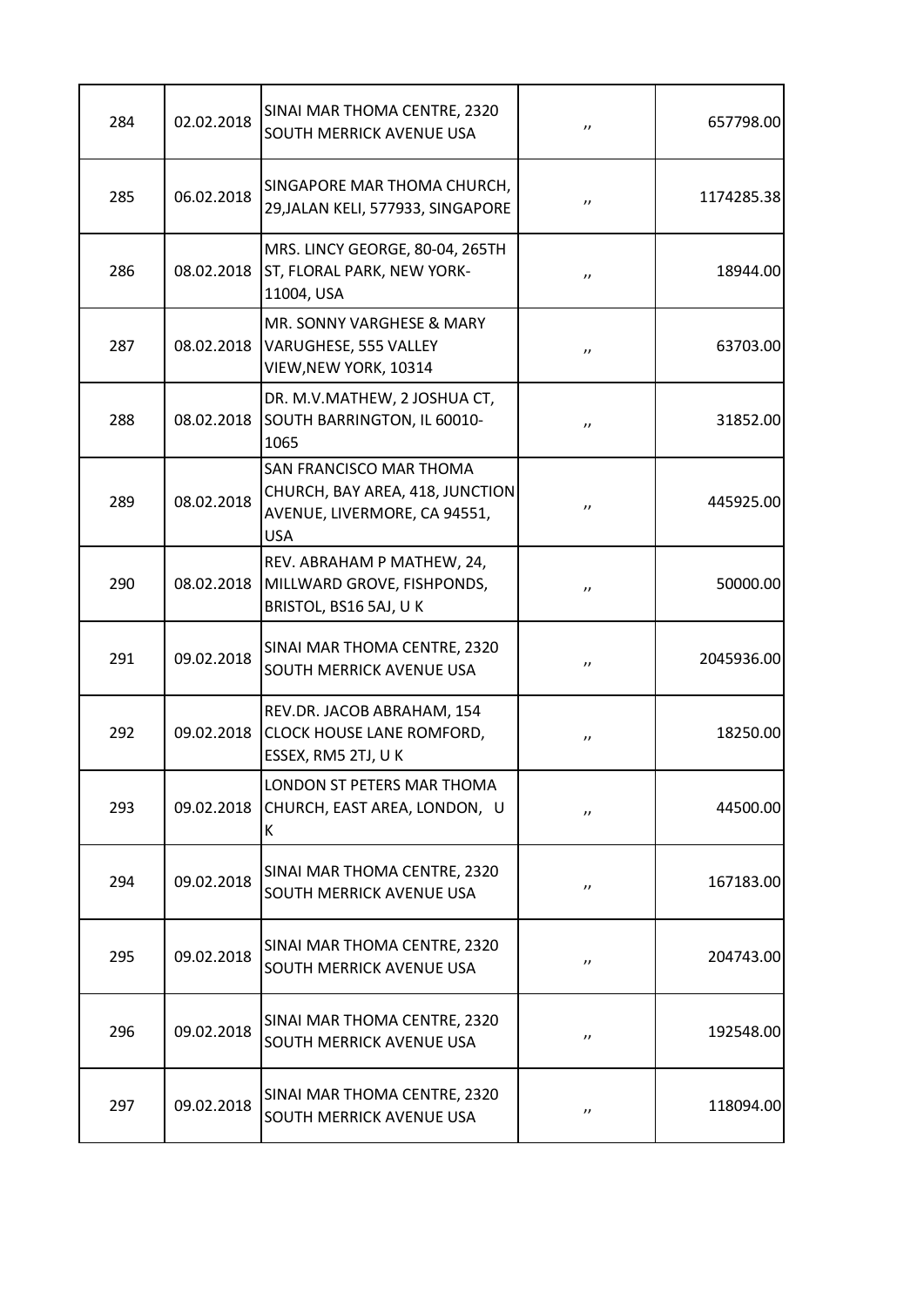| 298 | 09.02.2018 | SINAI MAR THOMA CENTRE, 2320<br>SOUTH MERRICK AVENUE USA                                                                                    | $^{\prime\prime}$  | 143376.00  |
|-----|------------|---------------------------------------------------------------------------------------------------------------------------------------------|--------------------|------------|
| 299 | 09.02.2018 | SINAI MAR THOMA CENTRE, 2320<br>SOUTH MERRICK AVENUE USA                                                                                    | $^{\prime\prime}$  | 129922.00  |
| 300 | 09.02.2018 | SINAI MAR THOMA CENTRE, 2320<br>SOUTH MERRICK AVENUE USA                                                                                    | $^{\prime\prime}$  | 1261783.00 |
| 301 |            | 10.02.2018   MR. ANPU VARGHESE                                                                                                              | $^{\prime\prime}$  | 16912.00   |
| 302 | 12.02.2018 | KUALA-LUMPUR ST THOMAS MAR<br>THOMA CHURCH, 359B, JALAN ST<br>THOMAS 3 1/2 MILES, OFF JALAN<br>IPOH, 51100, KUALA-LUMPUR<br><b>MALAYSIA</b> | $^{\prime\prime}$  | 179058.23  |
| 303 | 12.02.2018 | DOHA QATAR IMMANUEL MAR<br>THOMA PARISH, P.B.NO19264<br>DOHA-QATAR                                                                          | $^{\prime\prime}$  | 154298.00  |
| 304 | 12.02.2018 | REV.GEORGIE VARGHESE, UNITED<br>INDIAN SCHOOL, P.O BOX#1589,<br>HAWALLY, SAFAT 32016. KUWAIT                                                | $^{\prime\prime}$  | 85000.00   |
| 305 | 12.02.2018 | KUWAIT ST JAMES MAR THOMA<br>CHURCH, P.O BOX 20130, 13062<br>SAFAT, KUWAIT                                                                  | $^{\prime\prime}$  | 330973.00  |
| 306 | 13.02.2018 | BAHRAIN ST PAULS MAR THOMA<br>PARISH. P.O BOX 39049, SUGAYA<br>AVENUE, MANAMA, BAHRAIN                                                      | $^{\prime\prime}$  | 35978.00   |
| 307 | 14.02.2018 | REV. GEORGE JOHN, P.O BOX<br>NO.19264 DOHA-QATAR                                                                                            | $^{\prime \prime}$ | 98920.00   |
| 308 | 14.02.2018 | DOHA QATAR IMMANUEL MAR<br>THOMA PARISH, P.B.NO19264<br>DOHA-QATAR                                                                          | $^{\prime \prime}$ | 26550.00   |
| 309 | 15.02.2018 | SOHAR ST THOMAS MAR THOMA<br>CHURCH, POST BOX #975, POSTAL<br>CODE 311, SOHAR, OMAN                                                         | $^{\prime \prime}$ | 137762.00  |
| 310 | 16.02.2018 | BAHRAIN ST PAULS MAR THOMA<br>PARISH. P.O BOX 39049, SUGAYA<br>AVENUE, MANAMA, BAHRAIN                                                      | $^{\prime \prime}$ | 60552.00   |
| 311 | 18.02.2018 | BANTING MAR THOMA CHURCH,<br>42700 BANTING, SELANGOR<br>MALAYSIA                                                                            | $^{\prime\prime}$  | 28077.00   |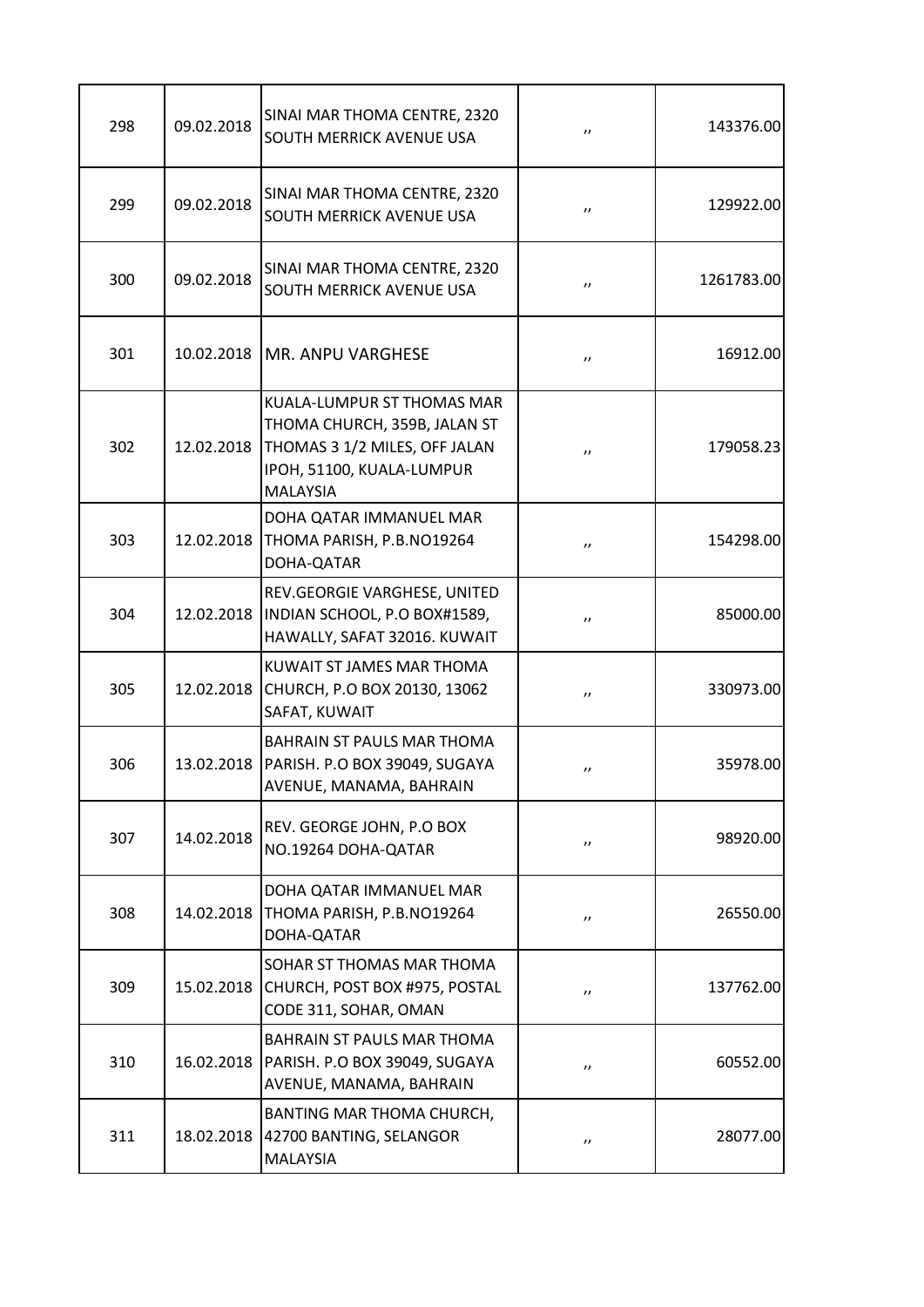| 312 | 18.02.2018 | MALACCA MAR THOMA CHURCH,<br>MELAKA, MALAYSIA                                              | $, \, \,$          | 10880.00  |
|-----|------------|--------------------------------------------------------------------------------------------|--------------------|-----------|
| 313 | 20.02.2018 | SHARJAH MAR THOMA PARISH, P.O.<br>BOX. 2106, SHARJAH-UAE                                   | $^{\prime\prime}$  | 310503.00 |
| 315 | 21.02.2018 | LONDON ST JOHNS, 80-96<br>CAMBRIDGE ROAD, HOUNSLOW,<br>MIDDLESEX, TW4 7BH, UK              | $^{\prime\prime}$  | 417074.00 |
| 316 | 21.02.2018 | LONDON ST JOHNS, 80-96<br>CAMBRIDGE ROAD, HOUNSLOW,<br>MIDDLESEX, TW4 7BH, UK              | $^{\prime\prime}$  | 26807.00  |
| 317 | 21.02.2018 | LONDON ST JOHNS, 80-96<br>CAMBRIDGE ROAD, HOUNSLOW,<br>MIDDLESEX, TW4 7BH, UK              | $^{\prime\prime}$  | 20106.00  |
| 318 | 21.02.2018 | NEW YORK EPHIPHANY, 103-10,<br>104TH ST OZONE PARK, NEW YORK,<br><b>USA</b>                | $^{\prime\prime}$  | 690640.00 |
| 319 | 21.02.2018 | <b>MANCHESTER TABORE MAR</b><br>THOMA CHURCH, MANCHESTER, U<br>К                           | $, \, \,$          | 26560.00  |
| 320 | 21.02.2018 | NEW JERSEY ST PETERS MAR<br>THOMA CHURCH, NEW JERSEY, USA                                  | $^{\prime\prime}$  | 6325.00   |
| 321 | 22.02.2018 | AL-AIN MAR THOMA CHURCH P.O<br>BOX 18972, AL-AIN, UAE                                      | $^{\prime\prime}$  | 17500.00  |
| 322 | 22.02.2018 | TRINITY MAR THOMA CHURCH<br>5810 ALMEDA GENOA ROAD<br>HOUSTON TX 77048 USA                 | $^{\prime \prime}$ | 85486.00  |
| 323 | 22.02.2018 | AHMADI MAR THOMA CHURCH,<br>P.O BOX#47631, FAHAHEEL 64027,<br><b>KUWAIT</b>                | $^{\prime\prime}$  | 497978.72 |
| 324 | 26.02.2018 | KUWAIT ST JOHNS MAR THOMA<br>CHURCH, PO BOX 20130, 13062<br><b>SAFAT KUWAIT</b>            | $^{\prime\prime}$  | 97017.00  |
| 326 | 28.02.2018 | <b>HOUSTON TRINITY MAR THOMA</b><br>CHURCH, 5810 ALMEDA GENOA<br>ROAD HOUSTON TX 77048 USA | $^{\prime\prime}$  | 737967.00 |
| 327 | 28.02.2018 | HOUSTON TRINITY MAR THOMA<br>CHURCH, 5810 ALMEDA GENOA<br>ROAD HOUSTON TX 77048 USA        | $^{\prime \prime}$ | 32197.00  |
| 328 | 01.03.2018 | KUWAIT CENTRE MAR THOMA<br>YUVAJANA SAKHYAM, P.O BOX375,<br>SAFAT 13004, KUWAIT            | $^{\prime\prime}$  | 119913.50 |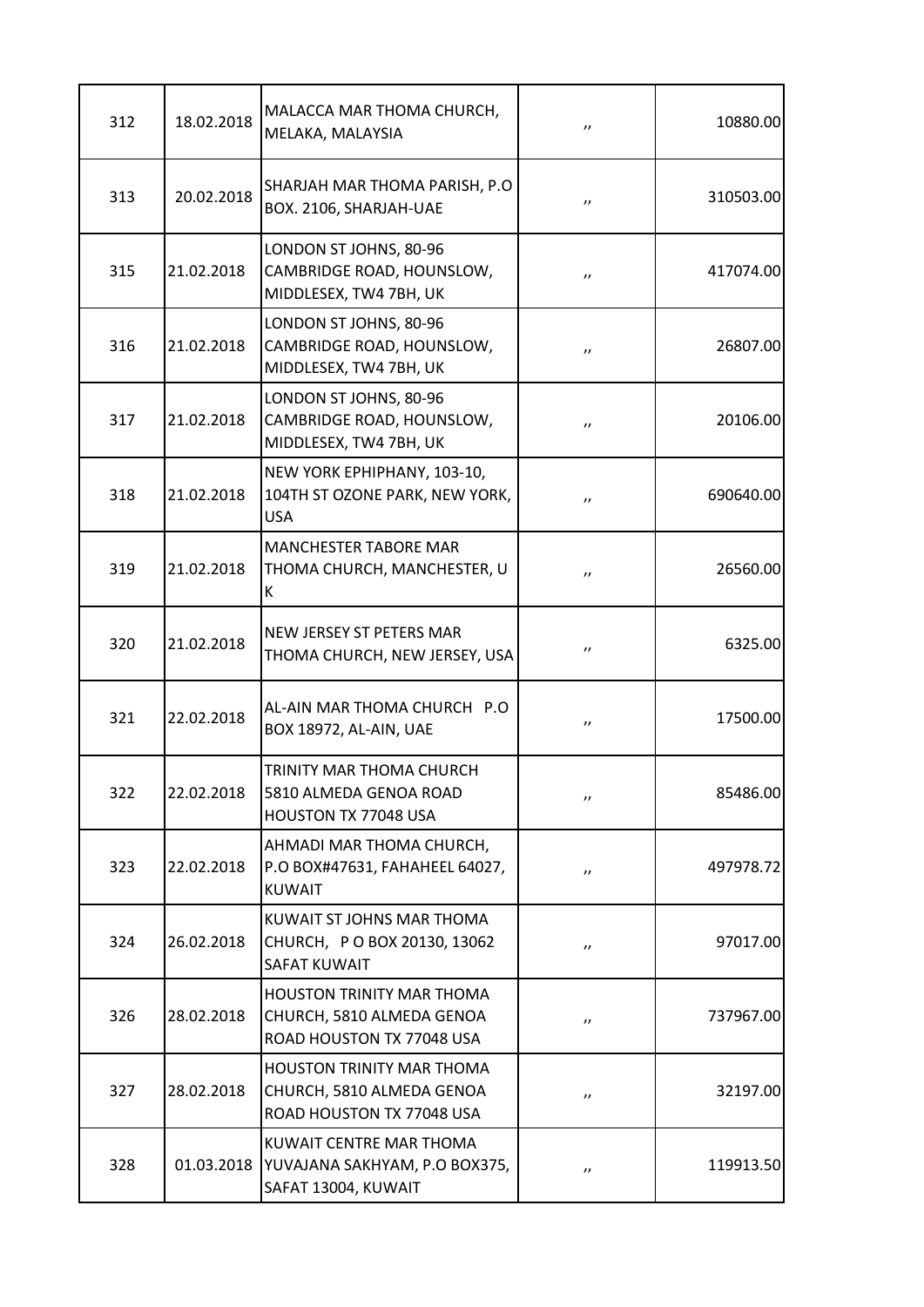| 329 | 01.03.2018 | MR. OORIAL COSHY ABRAHAM,<br>MRS. NIRMALA E ABRAHAM, &<br>MRS. ANISHA ABRAHAM,<br>OORIAL, KUMBANAD P.O           | $^{\prime\prime}$  | 25000.00  |
|-----|------------|------------------------------------------------------------------------------------------------------------------|--------------------|-----------|
| 330 | 01.03.2018 | MR. JACOB THOMAS, P.O BOX<br>47226, FAHAHEEL, KUWAIT 64023                                                       | $^{\prime \prime}$ | 50000.00  |
| 331 | 01.03.2018 | MR. THOMAS P.IYPE, P.O BOX<br>34826, ABUDHABI, UAE                                                               | $^{\prime \prime}$ | 50000.00  |
| 332 | 02.03.2018 | SHARJAH MAR THOMA PARISH, P.O<br>BOX. 2106, SHARJAH-UAE                                                          | $^{\prime \prime}$ | 274137.00 |
| 333 | 02.03.2018 | SHARJAH MAR THOMA PARISH, P.O.<br>BOX. 2106, SHARJAH-UAE                                                         | $^{\prime \prime}$ | 405072.00 |
| 334 | 05.03.2018 | REV. CHERIAN T.C, ST THOMAS<br>MAR THOMA CHURCH, P.O BOX<br>14690, RAS AL KHAIMA, AL<br>JAZEERAH, UAE            | $^{\prime\prime}$  | 25000.00  |
| 335 | 05.03.2018 | RAS AL KHAIMA ST THOMAS MAR<br>THOMA CHURCH, P.O BOX 4798,<br>RAS AL KHAIMA, UAE                                 | $^{\prime \prime}$ | 25000.00  |
| 337 | 05.03.2018 | MR. THOMAS GEORGE & MRS.<br>SALLY C GEORGE, 244 JOLENE CT,<br>PARAMUS, NJ 07652-5543, USA                        | $^{\prime\prime}$  | 16142.00  |
| 338 | 05.03.2018 | <b>CHICAGO MAR THOMA</b><br>CHURCH, 240 POTTER ROAD, DES<br>PLAINS, ILLINOIS 60016, CHICAGO,<br><b>USA</b>       | $^{\prime}$        | 32284.00  |
| 339 | 05.03.2018 | LONG ISLAND MAR THOMA<br>CHURCH, 2350 MERRICK AVE, NEW<br>YORK, USA                                              | $^{\prime \prime}$ | 32284.00  |
| 340 | 05.03.2018 | AUSTIN MAR THOMA CHURCH,<br>2222 DOWNING LN LEANDER, TX<br>78641, AUSTIN, USA                                    | $^{\prime \prime}$ | 12913.00  |
| 341 | 05.03.2018 | NEW YORK ST JOHNS MAR THOMA<br>CHURCH SUNDAY SCHOOL, 90-33<br>213 STREET, OUEENS VILLAGE, NEW<br>YORK-11428, USA | $^{\prime \prime}$ | 32284.00  |
| 342 | 05.03.2018 | NEW YORK EPHIPHANY, 103-10,<br>104TH ST OZONE PARK, NEW YORK,<br><b>USA</b>                                      | $^{\prime \prime}$ | 5165.00   |
| 343 | 05.03.2018 | LOS ANGELES ST ANDREWS MAR<br>THOMA CHURCH, 9160 DEERING<br>AVENUE, CHATSWORTH, CA 91311<br><b>USA</b>           | $^{\prime\prime}$  | 123322.00 |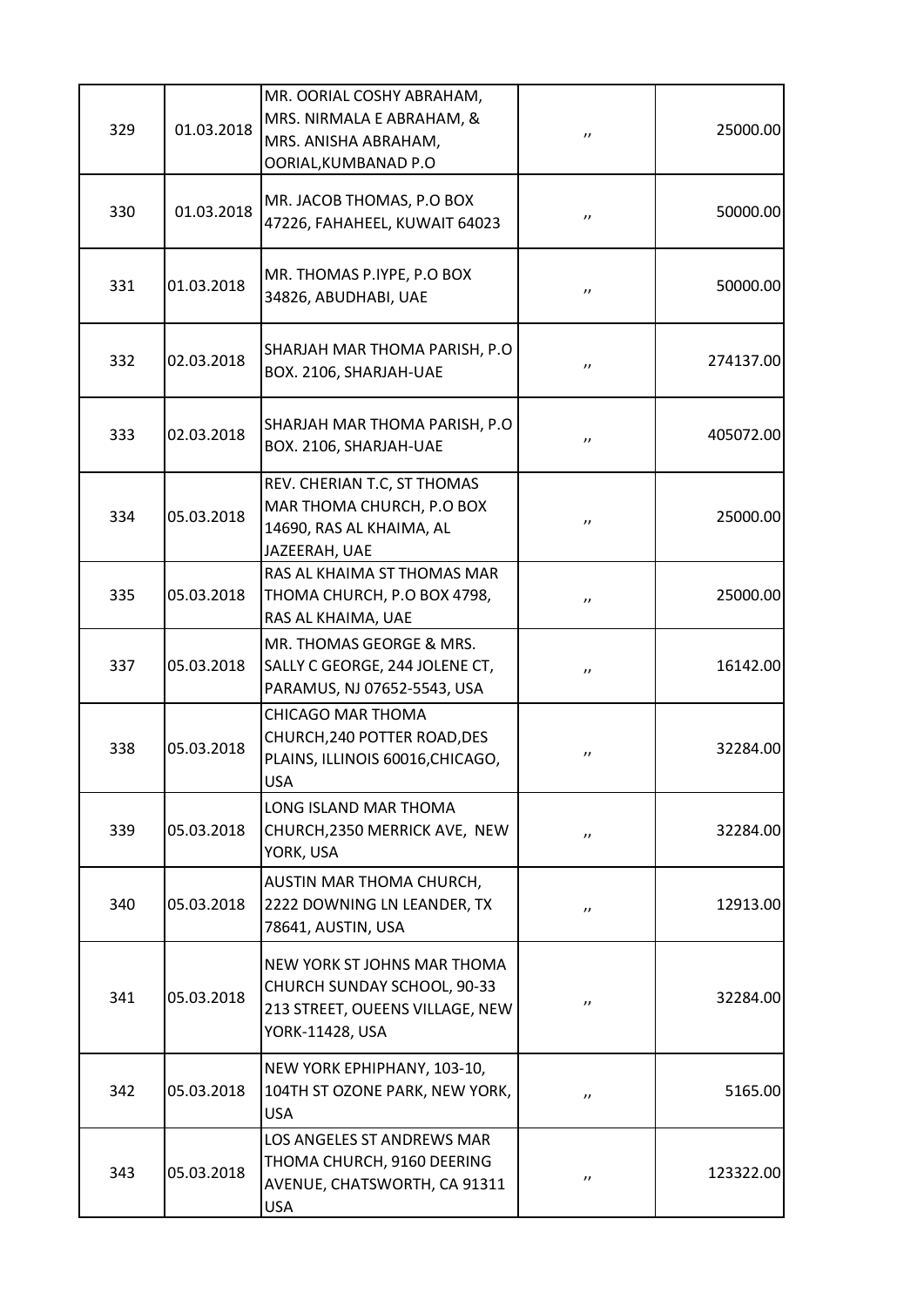| 344 | 05.03.2018 | DALLAS CARROLLTON MAR THOMA<br>CHURCH, CARROLLTON, DALLAS<br><b>USA</b>                                    | $^{\prime}$       | 227778.00  |
|-----|------------|------------------------------------------------------------------------------------------------------------|-------------------|------------|
| 345 | 05.03.2018 | DALLAS CARROLLTON MAR THOMA<br>CHURCH, CARROLLTON, DALLAS<br><b>USA</b>                                    | $^{\prime}$       | 51395.00   |
| 346 | 05.03.2018 | SALMIA ST THOMAS MAR THOMA<br>CHURCH, P.O BOX NO.25562, SAFAT<br>13116, KUWAIT                             | $^{\prime\prime}$ | 221276.00  |
| 347 | 07.03.2018 | REV. BABU T, ST THOMAS MTC,<br>SOHAR, SULTANATE OF OMAN,<br>POST BOX #975, POSTAL CODE 311,<br>SOHAR, OMAN | $^{\prime\prime}$ | 62720.00   |
| 348 | 07.03.2018 | LIVERPOOL CARMEL MAR THOMA<br>CHURCH, LIVERPOOL, UK                                                        | $^{\prime\prime}$ | 126771.88  |
| 349 | 09.03.2018 | KUWAIT ST PETERS MAR THOMA<br>CHURCH, POST BOX 20130 SAFAT,<br><b>STATE OF KUWAIT</b>                      | $^{\prime\prime}$ | 55816.00   |
| 350 | 09.03.2018 | SHARJAH MAR THOMA PARISH, P.O.<br>BOX. 2106, SHARJAH-UAE                                                   | $^{\prime\prime}$ | 236379.00  |
| 351 | 09.03.2018 | MR. VARUGHESE ABRAHAM & MRS.<br>SHEELA VARUGHESE, 9414 LAWLER<br>AVE, SKOKIE IL 60077-1271, USA            | $^{\prime\prime}$ | 16439.00   |
| 352 | 13.03.2018 | REV. BOBBY MATHEW, ST THOMAS<br>MAR THOMA CHURCH, P.O BOX<br>NO.25562, SAFAT 13116, KUWAIT                 | $, \,$            | 40000.00   |
| 353 | 13.03.2018 | ABU DHABI MAR THOMA PARISH,<br>P.O BOX 3058, ABU DHABI, UAE                                                | $^{\prime\prime}$ | 2090510.00 |
| 354 | 13.03.2018 | REV. GEORGIE VARGHESE, UNITED<br>INDIAN SCHOOL, P.O BOX# 1589<br>HAWALLY, SAFAT 32016                      | $^{\prime\prime}$ | 21875.00   |
| 356 | 19.03.2018 | SALMIA ST THOMAS MAR THOMA<br>CHURCH, P.O BOX NO.25562, SAFAT<br>13116, KUWAIT                             | $^{\prime\prime}$ | 30000.00   |
| 357 | 19.03.2018 | EDMONTON TRINITY MAR THOMA<br>CHURCH, ALBERTA, EDMONTON,<br><b>CANADA</b>                                  | $^{\prime\prime}$ | 48984.54   |
| 358 | 19.03.2018 | REV. JYOTHISH SAM, IMMANUEL<br>MAR THOMA PARISH, P.O BOX<br>NO.19264, DOHA-QATAR                           | $^{\prime\prime}$ | 127930.00  |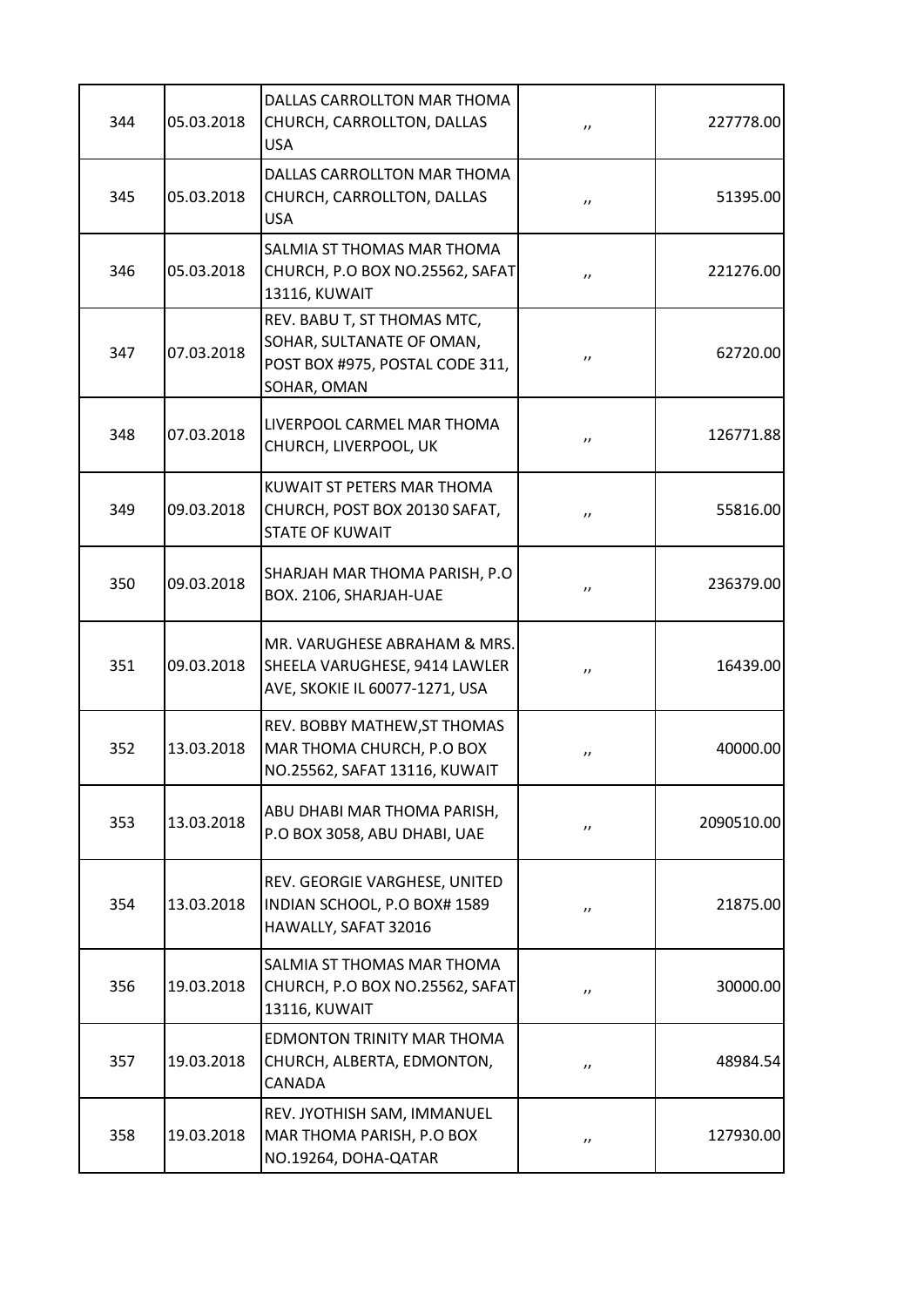| 96920.00   | $^{\prime\prime}$  | DALLAS FARMERS BRANCH MAR<br>THOMA CHURCH, 11550, LUNA RD<br>DALLAS TX 75234, USA            | 20.03.2018 | 359 |
|------------|--------------------|----------------------------------------------------------------------------------------------|------------|-----|
| 21575.00   | $^{\prime \prime}$ | SALMIA ST THOMAS MAR THOMA<br>CHURCH, P.O BOX NO.25562, SAFAT<br>13116, KUWAIT               | 22.03.2018 | 360 |
| 305636.00  | $^{\prime \prime}$ | AL-AIN MAR THOMA CHURCH P.O<br>BOX 18972, AL-AIN, UAE                                        | 23.03.2018 | 361 |
| 1633250.00 | $^{\prime \prime}$ | ABU DHABI MAR THOMA PARISH,<br>P.O BOX 3058, ABU DHABI, UAE                                  | 23.03.2018 | 362 |
| 454545.00  | $^{\prime \prime}$ | SINAI MAR THOMA CENTRE, 2320<br>SOUTH MERRICK AVENUE USA                                     | 26.03.2018 | 363 |
| 34495.50   | $^{\prime \prime}$ | <b>BRISTOL ST THOMAS MAR THOMA</b><br>CHURCH, 24, MILLWARD GROVE<br>BS165AJ, UK              | 26.03.2018 | 364 |
| 12797.00   | $^{\prime \prime}$ | MTS SEVIKA SANGHOM NORTH<br>EAST REGION, USA                                                 | 26.03.2018 | 365 |
| 296400.00  | $^{\prime \prime}$ | <b>FUJAIRAH IMMANUEL MAR THOMA</b><br>CHURCH, P.O BOX 3660, FUJAIRAH,<br><b>UAE</b>          | 27.03.2018 | 367 |
| 16000.00   | $^{\prime\prime}$  | <b>FUJAIRAH IMMANUEL MAR THOMA</b><br>CHURCH SEVIKA SANGHOM, P.O.<br>BOX 3660, FUJAIRAH, UAE | 27.03.2018 | 368 |
| 730136.00  | $^{\prime \prime}$ | SHARJAH MAR THOMA PARISH, P.O.<br>BOX. 2106, SHARJAH-UAE                                     | 28.03.2018 | 369 |
| 574675.00  | $^{\prime\prime}$  | SHARJAH MAR THOMA PARISH, P.O<br>BOX. 2106, SHARJAH-UAE                                      | 28.03.2018 | 370 |
| 568128.00  | $^{\prime\prime}$  | SHARJAH MAR THOMA PARISH, P.O<br>BOX. 2106, SHARJAH-UAE                                      | 28.03.2018 | 371 |
| 13816.50   | $^{\prime\prime}$  | REV. ABRAHAM P.MATHEW, 24,<br>MILLWARD GROVE,<br>FISHPONDS, BS165AJ, BRISTOL, UK             | 28.03.2018 | 373 |
| 142630.34  | $^{\prime\prime}$  | MR. GEORGE P.PANIKER, C/O<br><b>SYDNEY BETHEL MAR THOMA</b><br>CHURCH, AUSTRALIA             | 29.03.2018 | 374 |